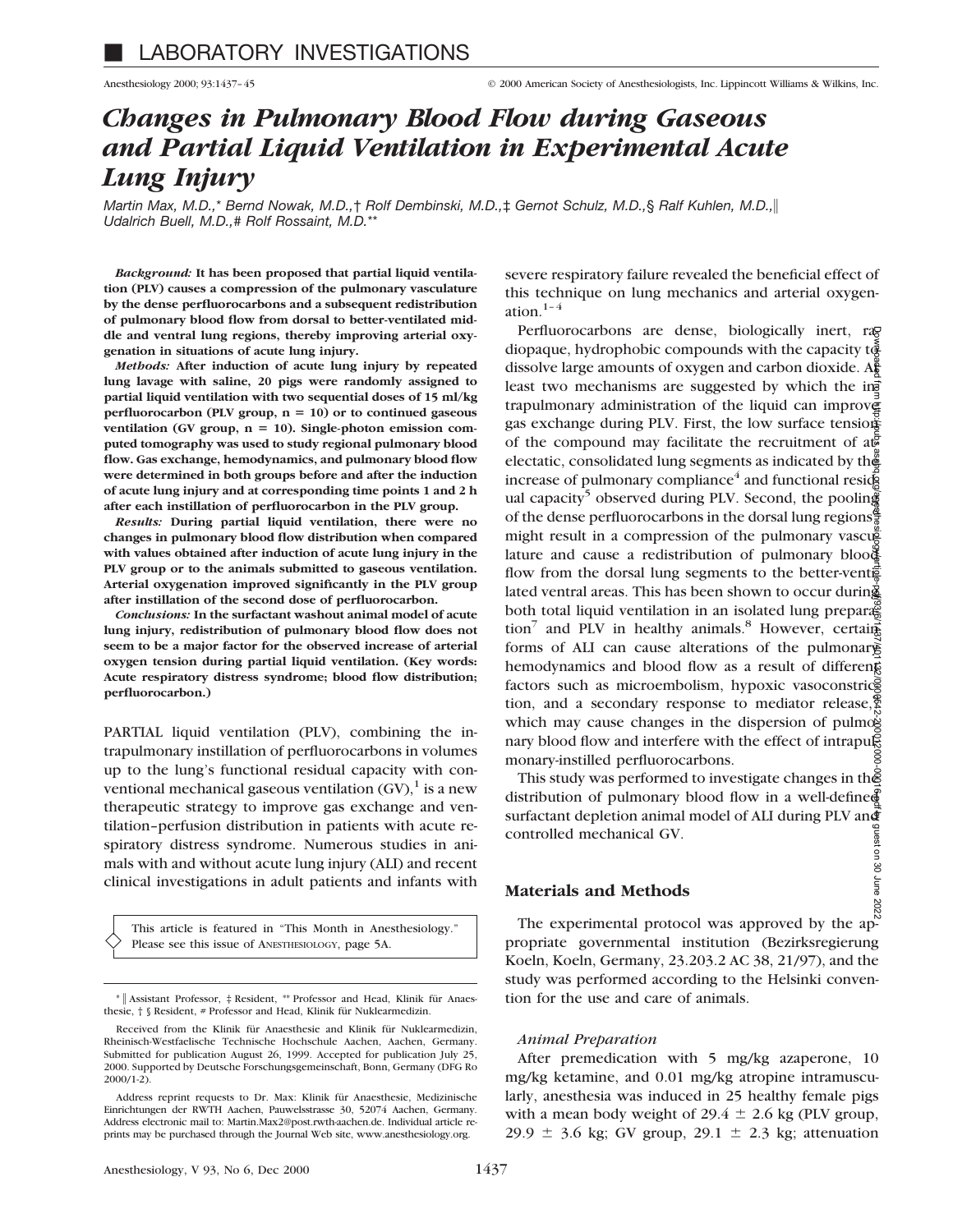control group,  $29.5 \pm 1.6$  kg) with a bolus of 2-3 mg/kg thiopental intravenously and maintained with the continuous infusion of  $6-10$  mg  $\cdot$  kg<sup>-1</sup>  $\cdot$  h<sup>-1</sup> thiopental and 0.1 mg ·  $kg^{-1}$  · min<sup>-1</sup> fentanyl. Muscle relaxation was achieved with 3 mg  $\cdot$  kg<sup>-1</sup>  $\cdot$  min<sup>-1</sup> pancuronium bromide. The animals were positioned supine and intubated with a 8.0- to 9.0-mm internal diameter endotracheal tube. Volume-controlled ventilation was instituted in all animals using a respirator (Servo 300; Siemens Elema, Lund, Sweden) with a fraction of inspired oxygen  $(FIO<sub>2</sub>)$ of 1.0, a respiratory rate of 20 breaths/min, a mean tidal volume of 8 ml/kg, a positive end-expiratory pressure of 5 cmH2O, and an inspiration–expiration time ratio of 1:2 without pause time. The ventilator setting remained unchanged throughout the entire study protocol.

Arterial access was achieved by introducing a 18-gauge catheter (Vygon, Ecouen, France) into a femoral artery. A pulmonary artery catheter (model 93A-431-7.5 F; Baxter Healthcare Corporation, Irvine, CA) was advanced into a pulmonary artery under transduced pressure guidance through a 8.5-French venous sheath (Arrow Deutschland GmbH, Erding, Germany) positioned in a femoral vein.

The blood temperature, determined by means of the pulmonary artery catheter, was maintained at  $37.5 \pm$ 1.0°C in all animals during the investigation by use of an infrared warming lamp and a warming pad. A balanced electrolyte solution was administered continuously at  $4-5$  ml  $\cdot$  kg<sup>-1</sup>  $\cdot$  h<sup>-1</sup> to maintain adequate hydration.

# *Data Acquisition*

**Hemodynamics.** All hemodynamic measurements were taken with the animal in the supine position. Pressure transducers were calibrated to the center of the lateral chest, and central venous pressure, mean arterial pressure, mean pulmonary arterial pressure, and pulmonary artery occlusion pressure of all animals were transduced (PVP, Kirschseeon/Eglharting, Germany) and recorded (Model CS/3 Compact; Datex, Achim, Germany). Cardiac output was determined using standard thermodilution techniques (Baxter Deutschland GmbH, Unterschlei $\beta$ heim, Germany) and expressed as the mean of three measurements at end-expiration of different respiratory cycles. Heart rate was obtained from the blood pressure curve.

**Gas Exchange.** Arterial and mixed venous blood samples were collected anaerobically and immediately analyzed for partial pressure of oxygen  $(P<sub>0</sub>)$ , partial pressure of carbon dioxide ( $PCO<sub>2</sub>$ ), and pH using standard blood gas electrodes (ABL 520; Radiometer Copenhagen, Copenhagen, Denmark). Species-specific spectrophotometry was performed to obtain arterial and mixed venous oxygen saturation and total hemoglobin concentration (OSM 3 Hemoximeter; Radiometer Copenhagen, Copenhagen, Denmark).

The oxygen content (ml/dl) of arterial oxygen concentration  $(Cao<sub>2</sub>)$  and mixed venous oxygen concentration

 $(Cv_{o_2})$  samples was calculated using the following formula: Content of oxygen  $=$  (hemoglobin concentration  $\times$  1.34  $\times$  %O<sub>2</sub> - saturation/100) + (Po<sub>2</sub>  $\times$  0.0031). To calculate the pulmonary capillary oxygen content  $(Cco<sub>2</sub>)$ , the pulmonary capillary oxygen tension was assumed to be equivalent to the alveolar  $Po<sub>2</sub>$  which was estimated as follows: Barometric pressure  $-$  Paco<sub>2</sub>/respiratory quotient (assuming that the respiratory quotient =  $0.8$ <sup>10</sup> - water vapor pressure (47 mmHg) perfluorocarbon vapor pressure (76 mmHg at 37.5°C for the perfluorocarbon used in this study, only when PLV was performed).<sup>11</sup> The venous admixture  $(Q_s/Q_t)$  was derived from the standard shunt equation:  $(Cco<sub>2</sub> -\frac{1}{5})$  $CaO<sub>2</sub>$ /(Cco<sub>2</sub> – Cvo<sub>2</sub>). Some reservations have to be made regarding the calculation of shunt during PLV with this formula. As previously outlined by Mates *et al.*,<sup>1</sup> $\frac{1}{9}$ calculated shunt during PLV may not only be attributed to the perfusion of unventilated lung areas but also to some diffusion limitation for oxygen through perfluoro $\overline{\mathbb{F}}$ carbon in the ventilated but liquid-filled alveoli. The quantitative effect of this diffusion limitation as well  $a\overline{s}$ the correlation between the increase of intrapulmonary perfluorocarbon volume and the increase of calculated shunt cannot be estimated as yet. The impact of ventilagetion–perfusion heterogeneity on arterial oxygenation seems minimal as long as a  $Fio<sub>2</sub>$  of 1.0 is used.

Pulmonary Blood Flow. Macroaggregates of human<sup>2</sup> serum albumin were labeled with  $\frac{99 \text{m}}{2}$  caccording to the protocol of the manufacturer ( $^{99m}$ Tc-Lyo-MAA, Mallinckrodt Medical B.V., Petten, The Netherlands) who guarantees a size between 10 and 100  $\mu$ m for 95% of the particles. After the intravenous administration of the radioactive-labeled macroaggregated human serum albug min particles in the supine animals, regional pulmonary blood flow distribution expressed as percentage of total activity measured in both lungs was determined using single-photon emission computed tomography (SPECT) with a triple-head gamma camera (Multispect 3; Siemens, Erlangen, Germany) fitted with low-energy high-resolugi tion collimators. SPECT previously has been validated for this purpose by other investigators.<sup>10,12-14</sup> Acquisitions parameters were 360-degree rotation with 120 steps of  $\frac{3}{2}$ degrees each in a  $128 \times 128$  matrix, with acquisition times depending on the injected activity at each study point and an acquisition zoom of 1.23. Reconstruction was done by filtered back-projection using a Butterworth Filter of order 3.0 and a cutoff frequency of 0.5 cycles/pixel. This resulted in transaxial slices of 3.51 mm. Spatial resolution (fullwidth, half-maximum) measured with a 0.6-mm line source was 11.7 mm. Downloaded from http://pubs.asahq.org/anesthesiology/article-pdf/93/6/1437/401132/0000542-200012000-00016.pdf by guest on 30 June 2022

Using the ICON 7.1 software (Siemens, Erlangen, Germany), the lungs were divided into four transaxial slices numbered from one for the most apical to four for the most basal (fig. 1). Changes in blood flow distribution between dependent and nondependent lung regions were analyzed by an automatic algorithm; in each trans-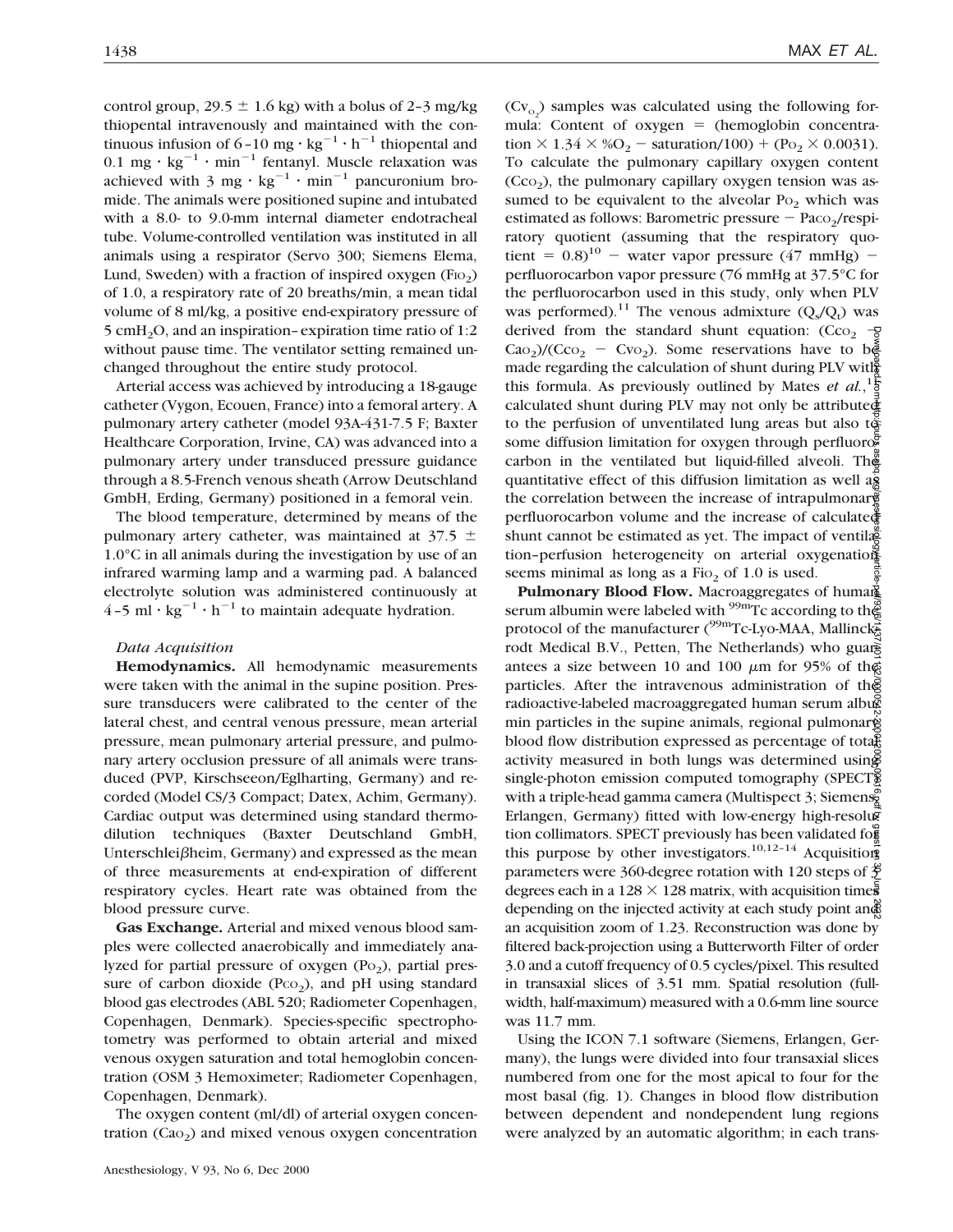# Coronal projection

Transaxial projection



**Fig. 1. To analyze blood flow distribution, the lung was divided into four equal transaxial slices from apical to basal. Changes in blood flow distribution between dorsal and ventral lung regions were analyzed by subdividing each slice into three coronal segments (ventral, middle, and dorsal) along the vertical axis.**

axial slice, a rectangular region of interest, subsequently divided into three geometrically equal segments along the vertical axis (ventral, middle, and dorsal), was drawn around the lung shape using four points representing 13% of the maximum activity. This isocontour-based calculation guarantees an exact reproducibility of region of interest definition.15,16 In this manner, a total of 12 lung segments was generated for each animal (fig. 1). For each study point, pulmonary blood flow to a particular lung segment was calculated as percentage of the total activity in both lungs using the following formula: Segmental pulmonary blood flow  $[\%]$  = counts per segment/total counts in both lungs.

#### *Experimental Procedure*

**Induction of Lung Injury.** Lung injury was induced in all animals in supine position by surfactant depletion caused by repeated lung lavage as previously described and evaluated by Lachmann *et al.*17,18 Briefly, after disconnecting the animals from the ventilatory circuit, the lungs were filled with 30 ml/kg of prewarmed saline (38°C, 0.15 M) through the endotracheal tube. Removal of the lavage fluid was achieved by tilting the animals head down at an angle of about 45 degrees using the gravitational gradient. ALI was defined as a  $PaO<sub>2</sub>$  consistently lower than 100 mmHg for 1 h at a  $Fio<sub>2</sub>$  of 1.0 and a positive end-expiratory pressure of  $5 \text{ cm}$ H<sub>2</sub>O after the last lung lavage.

**Partial Liquid Ventilation.** Partial liquid ventilation was initiated in the supine animal with the administration of two sequential doses of 15 ml/kg of perfluorocarbon ( $C_8F_{18}$ , "FC 3280"; 3M Chemical Products, Neuss, Germany) through the endotracheal tube during inspiration, using a swivel connector (Portex, Kent, United Kingdom). Each dose was administered into the airway

Anesthesiology, V 93, No 6, Dec 2000

during a 10-min time interval resulting in a volume of approximately 2–2.5 ml of perfluorocarbon per respiratory cycle. The total volume of 30 ml/kg perfluorocarbon is estimated to be equivalent to the normal functional residual capacity of pigs. The perfluorocarbon used in our investigation is a highly purified industrial perfluorocarbon with a density of  $1.75$  g/cm<sup>3</sup>, a surface tension of 12 mN/m, and a vapor pressure of 61 mmHg at  $25^{\circ}$ C (76 mmHg at 37.5°C). Up to 40 ml O<sub>2</sub> and 192 ml  $CO<sub>2</sub>$  can be dissolved in 100 ml of this liquid (data from 3M Chemical Products, Neuss, Germany).

**Study Protocol.** Gas exchange, hemodynamic, and pulmonary blood flow data were assessed in supine position in all animals before ( $T_{\text{Baseline}}$ ) and after the induction of acute lung injury  $(T_{\text{AL}})$ . Subsequently,  $2\frac{3}{2}$ animals were randomly assigned to one of two groups $\vec{z}$ 

One group was submitted to PLV (n = 10, PLV group) $\frac{1}{2}$ by administering 15 ml/kg of perfluorocarbon through the endotracheal tube. As evaluated in previous studies, losses of perfluorocarbon as a result of evaporation wer continuously replaced during the rest of the study at  $\frac{1}{3}$ volume of 4 ml  $\cdot$  kg<sup>-1</sup>  $\cdot$  h<sup>-1</sup> of perfluorocarbon.<sup>19,20</sup> Measurements of hemodynamic, gas exchange, and pu $\sharp$ monary blood flow distribution data were performed 1  $\frac{1}{2}$ after instillation of this first dose of perfluorocarbons  $(T_{1h})$ . Subsequently, a second dose of 15 ml/kg of perfluorocarbon was applied, and again, data of all parameters tested were determined 1 h after achieving the final ing trapulmonary perfluorocarbon volume of 30 ml/kg (T<sub>2h</sub>). $\frac{2}{6}$ Downloaded from http://pubs.asahq.org/anesthesiology/article-pdf/93/6/1437/401132/0000542-200012000-00016.pdf by guest on 30 June 2022

In the second group of animals ( $n = 10$ , GV group) $\frac{2}{9}$ controlled mechanical ventilation was continued with no changes in the respirator setting, as outlined prevised ously. Measurements of hemodynamic, gas exchanges and pulmonary blood flow distribution data was per formed 1 h (T<sub>1b</sub>) and 2 h (T<sub>2b</sub>) after the assessment of ALI, corresponding to the study points of the PLV group.

To allow relative quantification of pulmonary blood flow by SPECT imaging at the four serial study points. appropriate fourfold-increasing amounts of radioactivity were injected at these points of time: 20 MBq  $\rm{^{99m}Tc\text{-}Lyo\bar{s}}$ MAA at T<sub>Baseline</sub>, 80 MBq at T<sub>ALI</sub>, 320 MBq at T<sub>1h</sub>, and 1280 MBq at  $T_{2h}$ . Adjusted to these increasing amounts of radioactivity, the acquisition times dropped from 80  $\bar{\bar{s}}$ per step at T<sub>Baseline</sub> to 40 s per step at T<sub>ALI</sub>, 10 s per steps at  $T_{1h}$ , and 5 s per step at  $T_{2h}$ . A similar procedure to perform repeated measurements has already been used by other groups and is in accordance with the clinical routine.<sup>10,13</sup> The remaining acquisition parameters were kept constant. The overall amount of <sup>99m</sup>Tc-Lyo-MAA injected was about 1.5 mg. To avoid a possible error as a result of residual activity from previous injections of the radiotracer, measurements at  $T_{\text{ALI}}$ ,  $T_{1h}$ , and  $T_{2h}$  were corrected by subtracting the counts obtained during the previous SPECT scan corrected for different acquisition time and decay.<sup>10,13</sup>

Attenuation correction for the effects of the chest wall,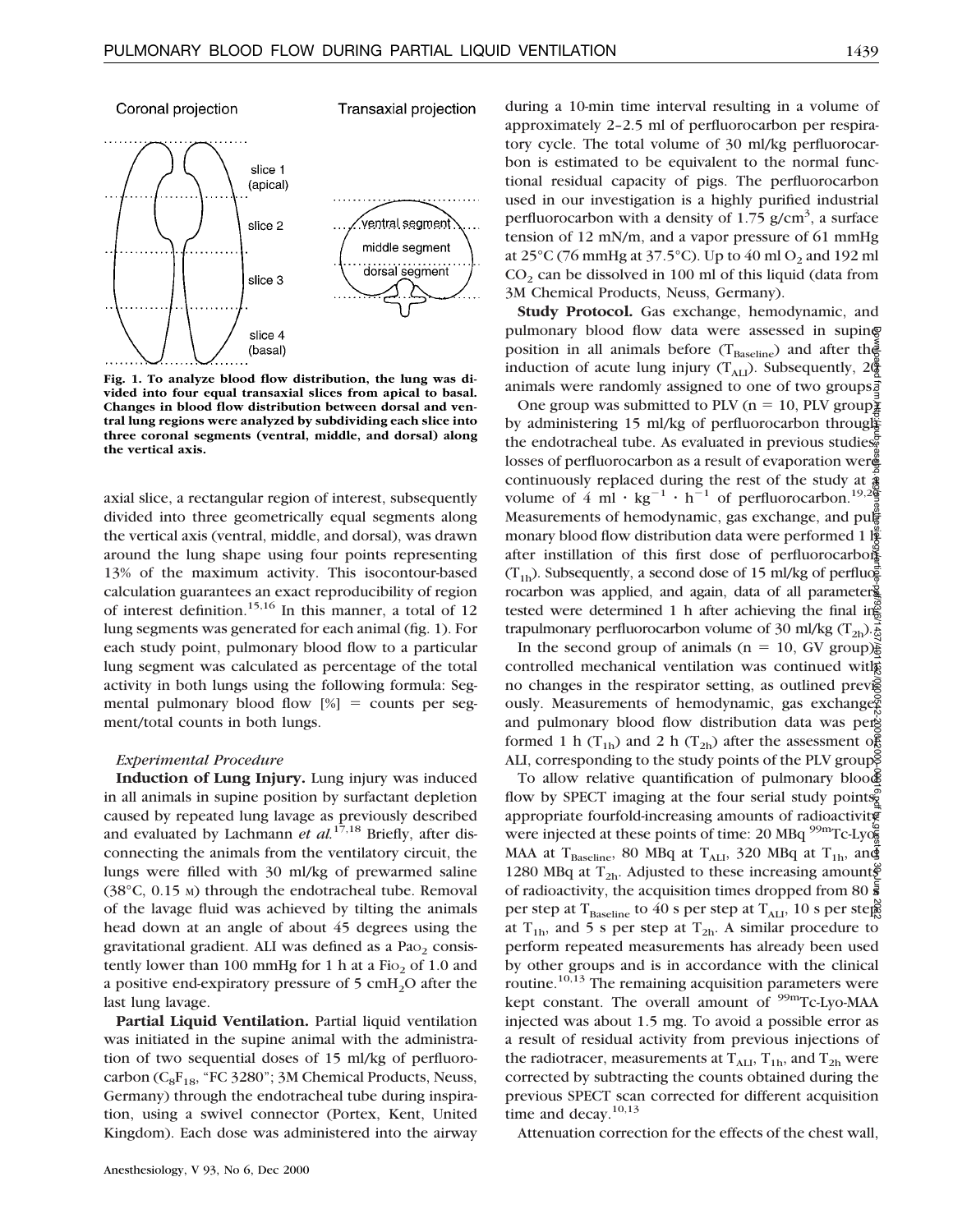# **Table 1. Gas Exchange and Metabolic Data**

|                          | Group      | $\mathsf{T}_{\mathsf{baseline}}$ | $\mathsf{T}_{\mathsf{ALI}}$ | $T_{60}$        | $T_{120}$                   |
|--------------------------|------------|----------------------------------|-----------------------------|-----------------|-----------------------------|
| $PaO2$ (mmHg)            | <b>PLV</b> | $541 \pm 35$                     | $57 \pm 17$                 | $87 + 59$       | $180 \pm 88$ <sup>*</sup> T |
|                          | GV         | $573 \pm 36$                     | $59 \pm 5$                  | $66 \pm 9$      | $66 \pm 12$                 |
| Paco <sub>2</sub> (mmHg) | <b>PLV</b> | $30 \pm 5$                       | $63 \pm 15$                 | $62 \pm 21$     | $61 \pm 21$                 |
|                          | GV         | $34 \pm 3$                       | $51 \pm 8$                  | $55 \pm 8$      | $57 \pm 12$                 |
| $Pvo2$ (mmHg)            | <b>PLV</b> | $51 \pm 8$                       | $32 \pm 10$                 | $39 \pm 7$      | $41 \pm 6^*$                |
|                          | GV         | $55 \pm 7$                       | $38 \pm 4$                  | $39 \pm 4$      | $39 \pm 5$                  |
| $Q_S/Q_T$ (%)            | <b>PLV</b> | $15 \pm 5$                       | $54 \pm 15$                 | $52 \pm 19$     | $32 \pm 16$ <sup>*</sup> T  |
|                          | GV         | $11 \pm 5$                       | $53 \pm 7$                  | $50 \pm 8$      | $49 \pm 11$                 |
| pH                       | <b>PLV</b> | $7.57 \pm 0.07$                  | $7.29 \pm 0.05$             | $7.29 \pm 0.07$ | $7.31 \pm 0.07$             |
|                          | GV         | $7.52 \pm 0.04$                  | $7.32 \pm 0.05$             | $7.31 \pm 0.06$ | $7.31 \pm 0.09$             |

All data are presented as mean  $\pm$  SD.

 $* P < 0.05$  *versus* ALI,  $\uparrow P < 0.05$  *versus* GV group at the same study point.

Pao $_2$  = arterial oxygen pressure; PLV = partial liquid ventilation; GV = gaseous ventilation; Paco $_2$  = arterial carbon dioxide pressure; Pvo $_2$  = mixed venou $\,$ oxygen pressure;  $Q_S/Q_T =$  venous admixture.

heart, and lung tissue was not performed in the animals submitted to PLV and GV because of the lack of a reliable transmission source. However, although the importance of attenuation in intact lungs is not universally accept $ed,$ <sup>21-23</sup> it seems possible that measurements of regional blood flow distribution in the group randomized for PLV were influenced by attenuation of the photon energy as a result of the dense perfluorocarbon, especially in the dorsal lung segments. Therefore, a third group of animals ( $n = 5$ , attenuation control group) was investigated. After induction of anesthesia and ALI as described previously, a single dose of 400 MBq <sup>99m</sup>Tc-Lyo-MAA was injected, and a first SPECT scan with an acquisition time of 10 s per step was performed (SPECT 1). Subsequently, perfluorocarbon was instilled in two sequential doses of 15 ml/kg each, and a SPECT scan with an acquisition time of 10 s per step was performed after each instillation (SPECT 2 and 3), with no further injection of  $\rm{^{99m}Tc}$ -Lyo-MAA.

# *Statistics*

All data are expressed as mean  $\pm$  standard deviation. Data analyses were conducted using the NCSS 2000 software package (NCSS, Kaysville, UT). All data regarding the PLV group and the GV group were analyzed by two-way repeated-measures analysis of variance (ANOVA) for comparisons between and within groups. The statistical design for the ANOVA procedure was based on two within-group factors: group having two levels (GV group, PLV group) and study point having four levels ( $T_{\text{Baseline}}$ ,  $T_{\text{ALI}}$ ,  $T_{1h}$ ,  $T_{2h}$ ). For significant ANOVA results, *post hoc* correction for multiple comparisons was performed using Bonferroni test for allpairwise comparison. Values of  $P \leq 0.05$  were considered significant. Data analyses of the third group of animals designated to study the attenuation of photon energy by perfluorocarbon were performed using twoway repeated-measures ANOVA followed by Bonferroni

test for all-pairwise comparison when ANOVA revealed significant results.

# **Results**

Downloaded from http://pubs.asahq.org/anesthesiology/article-pdf/93/6/1437/401132/0000542-200012000-00016.pdf by guest on 30 June 2022All pigs (n = 25) survived the entire study period.  $\oint_{\mathcal{B}}$ total of 11  $\pm$  3 lung lavages (PLV group 11  $\pm$  3 lung lavages, GV group 12  $\pm$  3 lung lavages) were necessary to achieve a persistent decrease in Pao<sub>2</sub> from 557  $\pm$  38 mmHg to 58  $\pm$  12 mmHg with an increase of Q<sub>S</sub>/Q<sub>T</sub> from 13  $\pm$  1% to 54  $\pm$  11% in the animals randomized to GV or PLV. Concomitantly, Paco<sub>2</sub> increased from  $32 \pm$ mmHg to 57  $\pm$  13 mmHg after the induction of ALI in these animals. Analyses of hemodynamic, gas exchanges and pulmonary blood flow data at  $T_{\text{Baseline}}$  and  $T_{\text{ALI}}$  reg vealed no differences between the PLV and the  $G_V^{\text{w}}$ groups for all parameters tested. Total hemoglobin concentration and calculated capillary oxygen content reg mained unchanged in both groups throughout the study  $\vec{e}$ 

### *Gas Exchange and Hemodynamics*

Gas exchange and metabolic data for the PLV and  $G\$ groups are summarized in table 1. PLV resulted in  $\ddot{\tilde{a}}$ significant improvement of Pao<sub>2</sub> and  $Q_{\rm s}/Q_{\rm T}$  when com $\approx$ pared with GV only when the higher of the two doses of perfluorocarbon was applied ( $P \le 0.05$ ). No alterations in arterial oxygenation or venous admixture were observed in the GV group during the entire study period.  $P_{\text{aco}_2}$  and pH remained constant in both groups of animals after the initial changes following the induction of ALI.

Hemodynamic data for the PLV and GV groups are presented in table 2. Statistical analyses revealed no changes in any of the hemodynamic parameters tested within or between the two groups during the investigation.

# *Pulmonary Blood Flow*

To investigate regional changes in pulmonary blood flow distribution, the lungs were divided in four trans-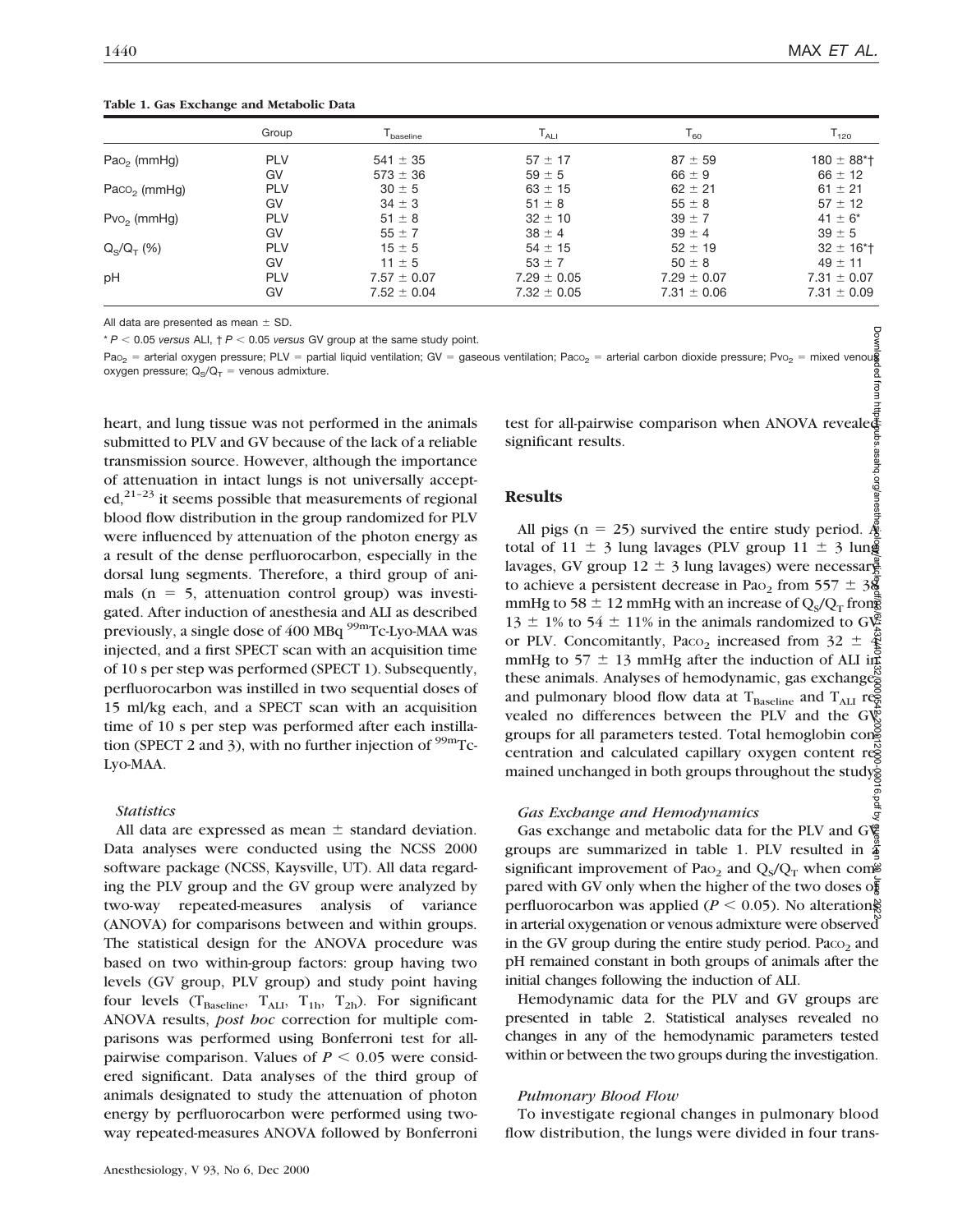|                    | Group      | $\mathsf{T}_{\mathsf{baseline}}$ | $\mathsf{T}_{\mathsf{ALI}}$ | $T_{60}$      | $T_{120}$     |
|--------------------|------------|----------------------------------|-----------------------------|---------------|---------------|
| $PIP$ (cm $H_2O$ ) | <b>PLV</b> | $16 \pm 1$                       | $27 \pm 3$                  | $30 \pm 3$    | $32 \pm 2$    |
|                    | GV         | $15 \pm 1$                       | $26 \pm 4$                  | $24 \pm 3$    | $25 \pm 4$    |
| HR (beats/min)     | <b>PLV</b> | $82 \pm 17$                      | $83 \pm 10$                 | $79 \pm 14$   | $79 \pm 13$   |
|                    | GV         | $85 \pm 11$                      | $89 \pm 6$                  | $83 \pm 12$   | $84 \pm 13$   |
| MAP (mmHg)         | <b>PLV</b> | $86 \pm 16$                      | $88 \pm 10$                 | $87 \pm 11$   | $94 \pm 6$    |
|                    | GV         | $94 \pm 21$                      | $95 \pm 9$                  | $93 \pm 9$    | $96 \pm 6$    |
| MPAP (mmHq)        | <b>PLV</b> | $17 \pm 4$                       | $27 \pm 6$                  | $30 \pm 6$    | $30 \pm 7$    |
|                    | GV         | $17 \pm 3$                       | $29 \pm 5$                  | $31 \pm 4$    | $32 \pm 5$    |
| CVP (mmHq)         | <b>PLV</b> | $6 \pm 3$                        | $7 \pm 3$                   | $6 \pm 2$     | $6 \pm 2$     |
|                    | GV         | $7 \pm 3$                        | $8 \pm 3$                   | $7 \pm 3$     | $7 \pm 1$     |
| PAOP (mmHq)        | <b>PLV</b> | $9 \pm 4$                        | $6 \pm 3$                   | $8 \pm 6$     | $9 \pm 4$     |
|                    | GV         | $7 \pm 3$                        | $8 \pm 3$                   | $7 \pm 3$     | $7 \pm 3$     |
| CO (I/min)         | <b>PLV</b> | $4.6 \pm 1.1$                    | $4.6 \pm 1.3$               | $4.0 \pm 1.2$ | $4.0 \pm 0.8$ |
|                    | GV         | $4.5 \pm 0.8$                    | $4.8 \pm 1.0$               | $4.5 \pm 1.2$ | $4.5 \pm 1.1$ |

|  |  |  |  |  |  |  | Table 2. Hemodynamic and Airway Pressure Data |  |
|--|--|--|--|--|--|--|-----------------------------------------------|--|
|--|--|--|--|--|--|--|-----------------------------------------------|--|

All data are presented as mean  $\pm$  SD.

قة<br>PIP = peak inspiratory pressure; PLV = partial liquid ventilation; GV = gaseous ventilation; HR = heart rate; MAP = mean arterial pressure; MPAP = meat pulmonary arterial pressure;  $CVP =$  central venous pressure; PAOP = pulmonary artery occlusion pressure;  $CO =$  cardiac output. ਰ

axial slices which consisted of three segments each (ventral, middle, dorsal). Analyses were performed separately for each of the 12 segments for each animal, as well as for each of the four transaxial slices and the combined ventral, middle, and dorsal segments, respectively (fig. 1). When all animals randomized for either GV or PLV were analyzed together  $(n = 20)$ , induction of ALI was found to cause an increase in pulmonary blood flow to the ventral segment of slice 2 and the middle segments of slices 1 and 2 ( $P < 0.05$ ). Additionally, an increase in blood flow was observed in the combined middle segments of all slices, whereas it decreased in the dorsal slices ( $P < 0.05$ ). In contrast, no effect of ALI on the pulmonary blood flow distribution was observed compared with  $T_{\text{Baseline}}$ when the GV group ( $n = 10$ ) and the PLV group ( $n =$ 10) were analyzed separately.

Neither PLV nor GV resulted in a redistribution of pulmonary blood flow regarding any of the 12 segments when values at T<sub>1h</sub> and T<sub>2h</sub> were compared with dat obtained at  $T_{\text{AII}}$  (fig. 2). The trend toward a decrease in the combined dorsal segments and a concomitant in $\frac{2}{5}$ crease in the ventral and middle segments did not reach statistical significance in either group (fig. 3). Represented tative SPECT images of slice 3 at all study points are presented in figure 4. Analyses in each of the four transaxial slices revealed no influence of PLV or time on regional blood flow distribution within the PLV or  $G\&$ groups (fig. 5). Comparison of corresponding time points between the two groups of animals did not show any statistically significant difference. Downloaded from http://pubs.asahq.org/anesthesiology/article-pdf/93/6/1437/401132/0000542-200012000-00016.pdf by guest on 30 June 2022

**Attenuation by Perfluorocarbon.** In the attenuation control group,  $11 \pm 2$  lung lavages with saline were required to induce ALI with a Pa<sub>O2</sub> of 52  $\pm$  14 mmHg.

**Fig. 2. Pulmonary blood flow expressed as percentage of total activity measured in both lungs in each ventral, middle, and dorsal segment of transaxial slices one through four during gaseous ventilation**  $(GV, n = 10)$  and partial liquid ventilation  $(PLV, n = 10)$ . All data are presented as **mean**  $\pm$  SD. Data from each segment are presented at four study points: T<sub>Baseline</sub> denotes prestudy conditions, T<sub>ALI</sub> de**notes values after induction of acute lung injury (ALI), T1h denotes values 1 h after initiation of PLV with 15 ml/kg in the PLV group and 1 h after induction of ALI in the GV group, and T2h denotes values 1 h after initiation of PLV with 30 ml/kg in the PLV group and 2 h after induction of ALI in the GV group.**



Ba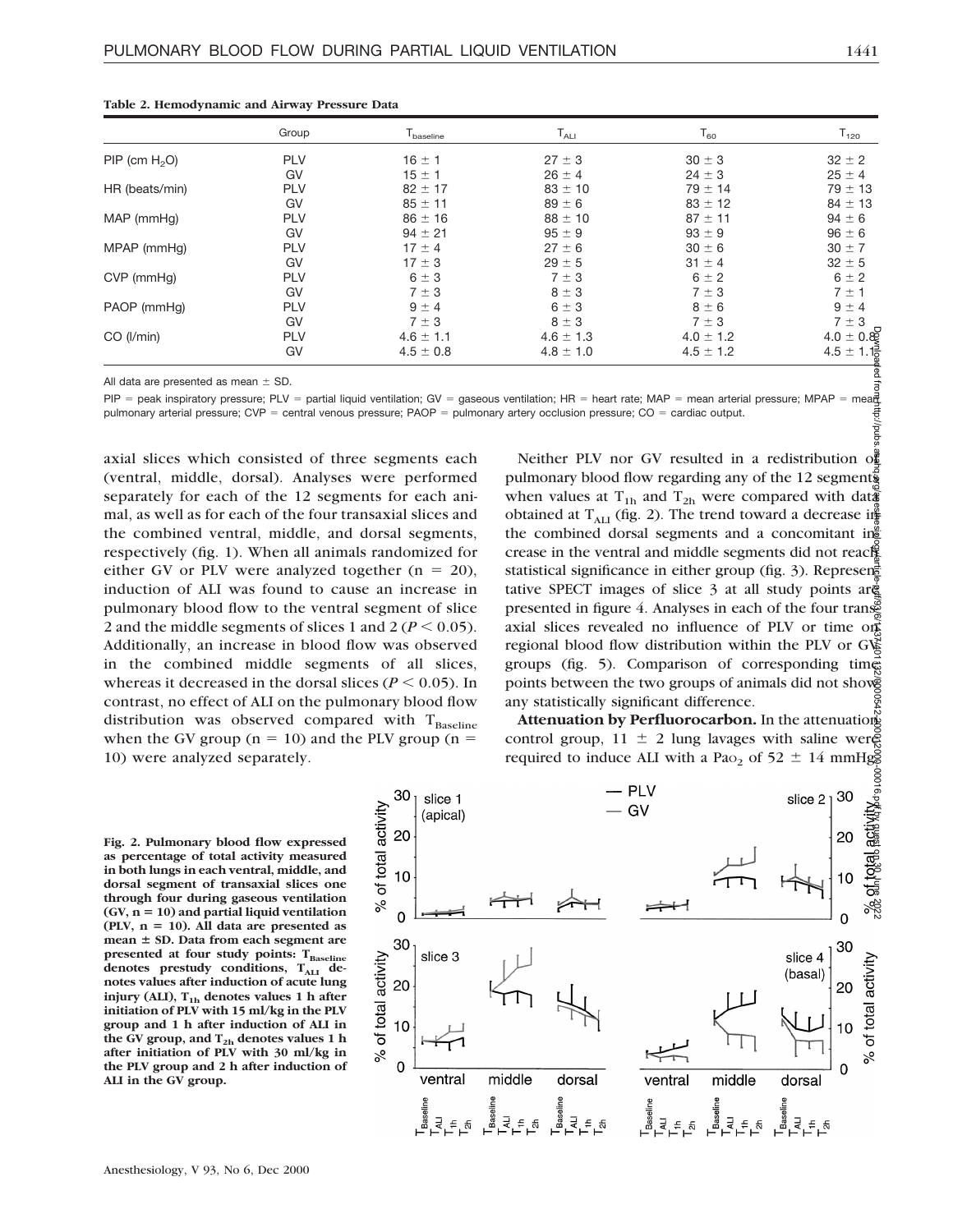

**Fig. 3. Pulmonary blood flow expressed as percentage of total activity measured in both lungs along the vertical axis for the combined ventral, middle, and dorsal segments of slices one through four during gaseous ventilation (GV) and partial liquid ventilation (PLV). All data are presented as mean**  $\pm$  **SD. Data from each segment are presented at four study points: T-Baseline denotes prestudy conditions, T-ALI denotes values after induction of acute lung injury (ALI), T-1h denotes values 1 h after initiation of PLV with 15 ml/kg in the PLV group and 1 h after induction of ALI in the GV group, and T-2h denotes values 1 h after initiation of PLV with 30 ml/kg in the PLV group and 2 h after induction of ALI in the GV group.**

Analyses of the segmental counts obtained during ventilation without perfluorocarbon and PLV with 15 and 30 ml/kg revealed no differences among the three study points (fig. 6).



**Fig. 4. Four representative single-photon emission computed tomography (SPECT) images of slice three from one animal** from the PLV group. T<sub>Baseline</sub> denotes prestudy conditions, T<sub>ALI</sub> denotes values after induction of acute lung injury (ALI), T<sub>1h</sub> de**notes values 1 h after initiation of PLV with 15 ml/kg, and T2h denotes values 1 h after initiation of PLV with 30 ml/kg.**



**Fig. 5. Pulmonary blood flow expressed as percentage of total activity measured in both lungs in four transaxial lung slices** during gaseous ventilation (GV,  $n = 10$ ) and partial liquid ven<sup>on</sup><sub>0</sub> **tilation (PLV, n** = 10). All data are presented as mean  $\pm$  SD. Data from each slice are presented at four study points: T<sub>Baseline</sub> denotes prestudy conditions, T<sub>ALI</sub> denotes values after induction of acute lung injury (ALI), T<sub>1h</sub> denotes values 1 h after initiation **of PLV with 15 ml/kg in the PLV group and 1 h after induction** of ALI in the GV group, and  $T_{2h}$  denotes values 1 h after initia<sup>n</sup> **tion of PLV with 30 ml/kg in the PLV group and 2 h after induction of ALI in the GV group.** /article-pdf/93/6/

# **Discussion**

The purpose of this study was to investigate changes in  $\vec{a}$ pulmonary blood flow distribution during PLV in an experimental model of ALI. We found that PLV did not cause changes in pulmonary blood flow distribution compared with values obtained after induction of ALI in the PLV group or with animals submitted to GV. Arterials oxygenation improved significantly after the instillation of 30 ml/kg of perfluorocarbon in the PLV group but no $\bar{\mathfrak{g}}$ in the GV group. Downloaded from http://pubs.asa.org/anesthesiology/article-pdf/93/6/0000422-402/0000420-00016.pdf by guest on 30 June 2022

Compression of the pulmonary vasculature in the pose terior lung and subsequent redistribution of pulmonary blood flow to nondependent, better-ventilated lung  $a\overline{\phi}$ eas is one mechanism that has been proposed to account for the beneficial effect of PLV on arterial oxygenation in clinical and experimental ALI.<sup>6</sup> To investigate this hypothesis, we employed a surfactant washout animals model of ALI which demonstrates histologic findings similar to those in patients with acute respiratory distress syndrome<sup>17</sup> and has been extensively used by other investigators. As in acute respiratory distress syndrome, pulmonary shunt and oxygen-refractory hypoxemia caused by atelectasis and increased radiologic density in the dorsal pulmonary regions are typical features of the lung lavage model. $24,25$ 

Pulmonary blood flow distribution was determined by SPECT, a technique which is routinely used in clinical practice for this purpose and has been validated. Tow *et*  $al^{14}$  investigated whether the distribution of  $I^{125}$ -labeled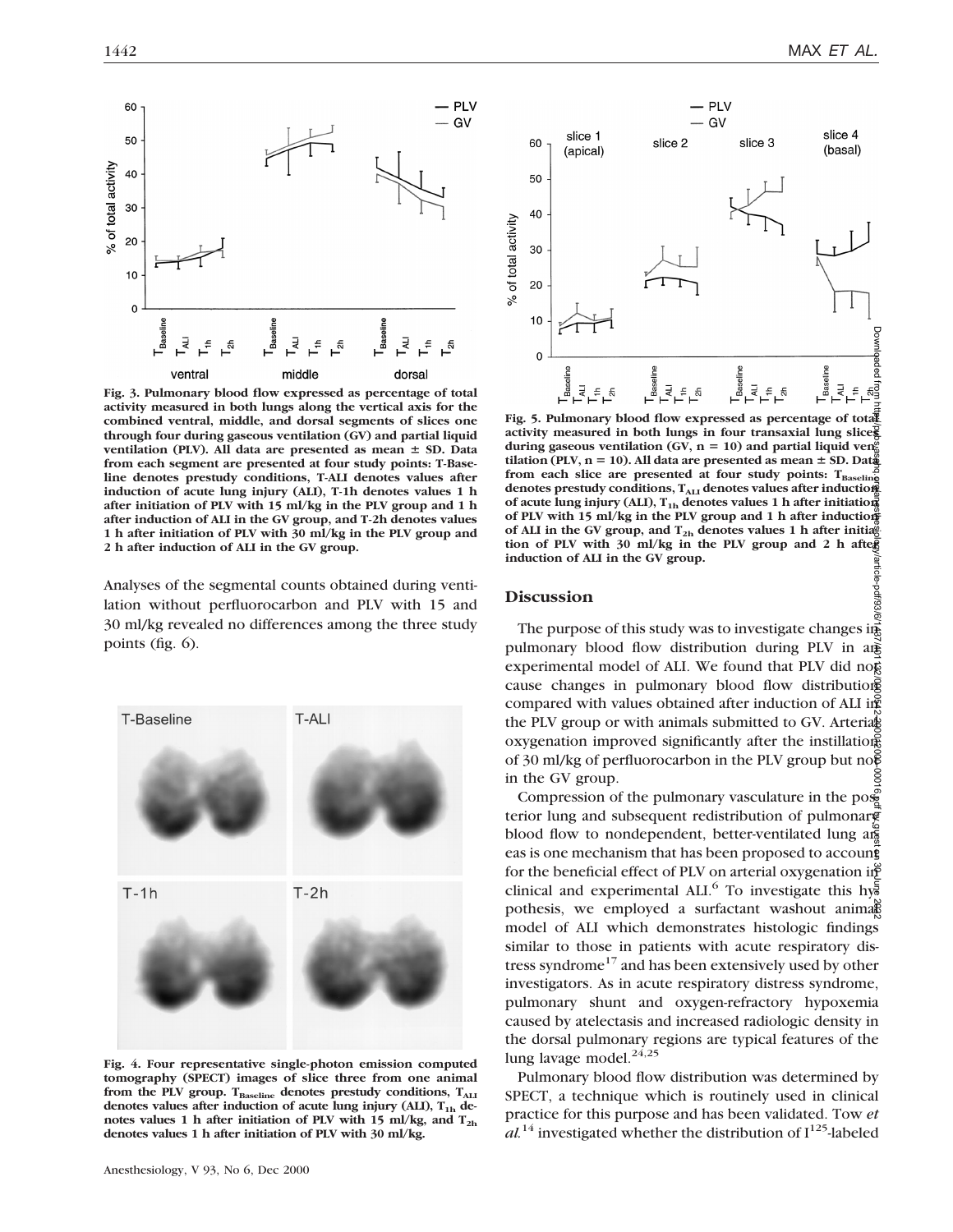**Fig. 6. To study the attenuation caused by intrapulmonary instilled perfluorocarbon, pulmonary blood flow expressed as percentage of total activity measured in both lungs was determined in the ventral, middle, and dorsal segments of transaxial slices one through four in five animals. All data are** presented as mean  $\pm$  SD. Data for each seg**ment are presented at three study points: single-photon emission computed tomography (SPECT) 1 denotes gaseous ventilation, SPECT 2 denotes partial liquid ventilation with 15 ml/kg perfluorocarbon, and SPECT 3 denotes partial liquid ventilation with 30 ml/kg perfluorocarbon.**



macroaggregates of human serum albumin (MAA) in the lung parallels that of  $Cr<sup>51</sup>$ -labeled red blood cells. They found a high linear correlation between the regional distribution of the particles and the cells ( $r = 0.97$ ), indicating that the number of radiolabeled MAA particles trapped in a particular lung region is actually proportional to the pulmonary arterial blood flow to that region. Further evidence for the validity of the technique found in their study were the optimal size of the MAA particles (85%  $\geq$  9.2  $\mu$ m, majority 50  $\mu$ m) regarding the average internal diameter of the pulmonary capillaries  $(8 \mu m)^{26}$  the high extraction efficiency of 80% of the administered dose of particles in the first passage through the lung, and the uniform mixing of the particles prior to their arrival in the pulmonary arterial vessels. Using the injection of radiolabeled MAA to examine changes in regional pulmonary blood flow caused by changes in posture in six subjects, they were able to demonstrate the well-known effects of the erect and supine position on the pattern of pulmonary arterial blood flow. Lamm *et al.*<sup>10</sup> compared relative regional pulmonary blood flow (Qr) measured by SPECT-scanning with <sup>99m</sup>Tc-MAA and by radiolabeled microspheres in three animals and found no statistical difference for the median Qr (SPECT 0.90  $\pm$  0.1, microspheres 1.00  $\pm$ 0.15,  $P = 0.07$ ) and the coefficient of variation (SPECT) 48.7  $\pm$  13.3, microspheres 32.1  $\pm$  1.1, *P* > 0.1) comparing the two methods. Using the SPECT technique, they measured the frequency distribution of relative regional ventilation–perfusion ratios (V/Q) as well as the regional redistribution of relative V/Q depending on posture. A good correlation between SPECT in an intact canine thorax and scintillation camera counts of frozen slices of the thorax was reported by Osborne *et al.*,<sup>12</sup> indicating that a reasonable accuracy is possible when imaging an extended source of <sup>99m</sup>Tc-labeled microspheres in the lung and therefore allowing the regional quantification of a physiologic function such as blood flow. Based on these results, SPECT with <sup>99m</sup>Tc-labeled

perfusion distribution and correlation to atelectasis during anesthesia<sup>23</sup> and to make detailed quantitative est $\frac{3}{4}$ mates of regional pulmonary blood flow following changes in posture and breathing with or without  $\frac{3}{4}$ continuous positive airway pressure. $13$ 

Attenuation correction is considered to be an important factor when performing SPECT with respect  $t\ddot{\tilde{g}}$ gamma photons being attenuated during their wa through the body. Because the gamma camera system used in our study was not equipped with an attenuation correction device, we had to rule out the possibility that changes in pulmonary blood flow during PLV were influenced or even simulated by attenuation artifacts caused by perfluorocarbon. We therefore performe SPECT acquisitions in five pigs with ALI using a single injection of 400 MBq  $^{99m}$ Tc-Lyo-MAA and acquisition of three sequential SPECT scans during GV and PLV with  $1\frac{5}{5}$ or 30 ml/kg of perfluorocarbon. The rationale of this procedure was based on the finding that approximately 80% of the radiolabeled macroaggregates of albumin are extracted and fixated in the pulmonary capillaries during the first passage through the lung.<sup>14</sup> Therefore, only attenuation of the radioactive signal by perfluorocarbong and not the redistribution of the  $\frac{99 \text{m}}{2}$ Tc-Lyo-MAA-labele $\oint$ particles following the onset of PLV, were likely to cause changes in the regional activity measured with SPECT. Using the surfactant washout animal model for this validation seemed appropriate to avoid differences in the experimental setting that could have influenced the results. When comparing the percentage of total activity measured in each pulmonary segment, we could not detect any significant differences indicating increased attenuation following the administration of 15 or 30 ml/kg perfluorocarbon. Therefore, we conclude that the administration of perfluorocarbon does not interfere with the determination of pulmonary blood flow distribution performed with SPECT itself. In addition, measured attenuation correction with the use of a transmis-Downloaded from http://pubs.asahq.org/anesthesiology/article-pdf/93/6/1437/401132/0000542-200012000-00016.pdf by guest on 30 June 2022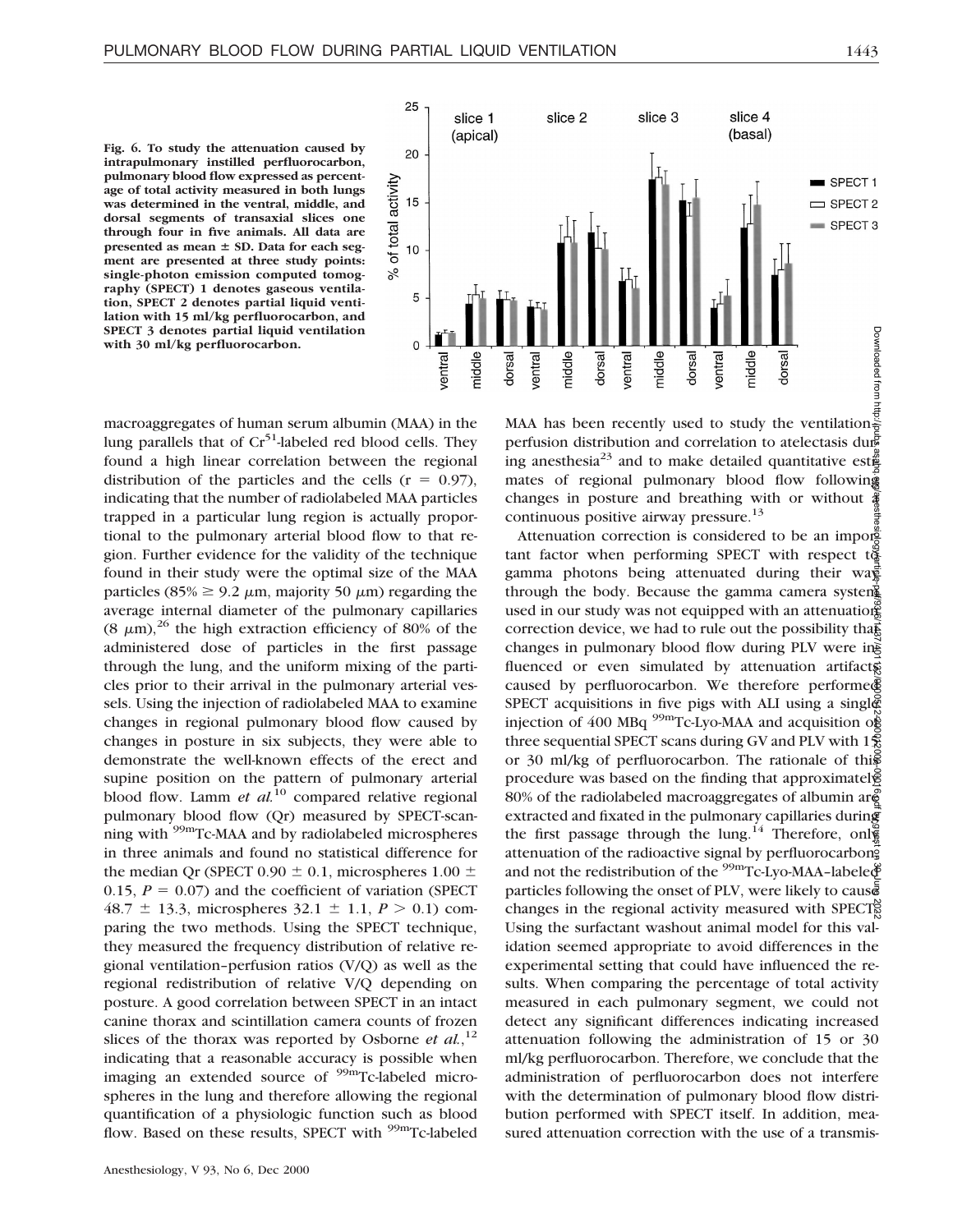sion scan has been shown to reduce performance of SPECT by introducing noise into the corrected emission scan.<sup>27</sup> Especially in sequentially performed SPECT scans including the comparison of low-dose and high-dose studies as performed in our study, downscatter may result in serious errors of transmitted attenuation correction.<sup>22</sup>

Residual radioactivity in the mediastinal structure also could have influenced the measurements of regional pulmonary activity. However, because of the high firstpass extraction of <sup>99m</sup>Tc-Lyo-MAA, the size and number of the circulating aggregates of albumin after the first passage are small. They are metabolized in the liver and spleen and do not introduce an appreciable error in the measurements.<sup>14</sup>

Changes of pulmonary blood flow distribution along the vertical axis of the lung following the intrapulmonary instillation of perfluorocarbons have been shown in healthy animals.<sup>8</sup> However, ALI can interfere with the regional distribution of pulmonary blood flow, and the effect of PLV in such settings may be different from results obtained in subjects without respiratory failure. The severe ventilation–perfusion mismatch in the posterior lung segments caused by ALI is likely to cause hypoxic pulmonary vasoconstriction in these regions, which itself can result in a redirection of pulmonary blood flow to more anterior lung areas. This has been shown in animals with oleic acid–induced acute respiratory failure that maintained almost normal ventilation– perfusion ratios and arterial oxygenation as a result of a redistribution of regional pulmonary blood flow from dorsal to middle and ventral zones of the lungs after initiation of lung injury. $^{28}$  Elimination of hypoxic pulmonary vasoconstriction caused by the application of low doses of endotoxin prior to the induction of lung injury with oleic acid reversed this effect, and the animals demonstrated a severe deterioration of arterial oxygenation that was not observed when oleic acid was administered alone. A decrease in pulmonary blood flow directed to dependent lung regions in animals with oleic acid–induced ALI submitted to conventional mechanical ventilation has also been reported by Enrione *et al.*<sup>29</sup> They explained this observation by vascular closure following lung edema, which is most pronounced in the dependent lung regions when oleic acid is injected in the supine position.<sup>30</sup> Whereas the injection of oleic acid causes preferentially a severe endothelial damage with a sometimes excessive increase of mean pulmonary arterial pressure and subsequent deterioration of gas exchange, $31$  lung lavage with saline results in atelectasis, alveolar epithelial lesions, and inflammatory reactions, thereby impairing arterial oxygenation.<sup>18</sup> Although suggested by our data from the GV group, it remains speculative whether these differences between the lung injury models, *i.e.,* differences in the homogeneity of the lung injury, exert different effects on pulmonary blood flow distribution. A high experimental variability in the

degree of lung injury will increase the difficulties in finding a significant effect of PLV on the pulmonary blood flow distribution when the total changes in regional activity are small.

In contrast to the GV animals in their study and previous investigations by other groups, Enrione *et al.*<sup>29</sup> found a preservation of pulmonary blood flow distribution in animals treated with PLV compared with data prior to and after the induction of ALI. They suggested that the preserved pattern of regional pulmonary blood flow was the result of the inhibition of hypoxic pulmonary vasoconstriction and a combined effect of liquid positive end-expiratory pressure and improved alveolaged ventilation. Similar effects are likely to be the reason for  $\frac{1}{2}$ the improvement of arterial oxygenation during PLV in $\frac{d}{dx}$ our investigation. However, whereas injection of oleie acid caused a clear decrease of pulmonary blood flow  $t\bar{g}$ the most dependent lung segments due to its preference for the dorsal regions in the study by Enrione *et al.*,  $2\frac{9}{8}$ saline lung lavage failed to produce such a clear effect on pulmonary blood flow distribution. Therefore, the changes following the instillation of perfluorocarbon in our invested gation may have been less pronounced as well.

There are no studies investigating changes in pulmog nary blood flow between apical and basal slices of the lung during PLV in animals with ALI. Doctor *et al.*<sup>8</sup> studied the effect of PLV on regional blood flow in healthy lambs and found a flow pattern favoring dependent dent over nondependent lung segments and diaphraged matic over apical transverse planes prior to the onset of PLV. We did not observe such a change in blood flow to apical or basal lung segments in animals with ALI submitted to PLV. This finding may have been due to the same reasons as the differences in pulmonary blood flows distribution between dorsal and ventral lung segments during PLV in animals with and without lung injury  $a_{\overline{x}}$ discussed earlier.<sup>29</sup> Downloaded from http://pubs.asahq.org/anesthesiology/article-pdf/93/6/1437/401132/0000542-200012000-00016.pdf by guest on 30 June 2022

We found no redistribution of pulmonary blood flow during PLV, although arterial oxygenation improved significantly following the intrapulmonary instillation of perfluorocarbon. Improvement of Pa $\circ$  in ALI is usuall the result of an improvement in ventilation-perfusions ratios (V<sub>A</sub>/Q). Possible mechanisms by which PLV may affect  $V_A/Q$  include the improvement of alveolar ventilation as a result of the recruitment of previously atelectatic lung regions as well as an increase in perfusion of ventilated regions, probably as a result of the inhibition of hypoxic vasoconstriction in liquid-filled and thereby stabilized alveoli. Each of these mechanisms may be differentially important and expressed depending on the type of lung injury. In this regard, the improvement of  $V_A/Q$ , and not only the redistribution of pulmonary blood flow, may be important for the increase of arterial oxygenation during PLV.